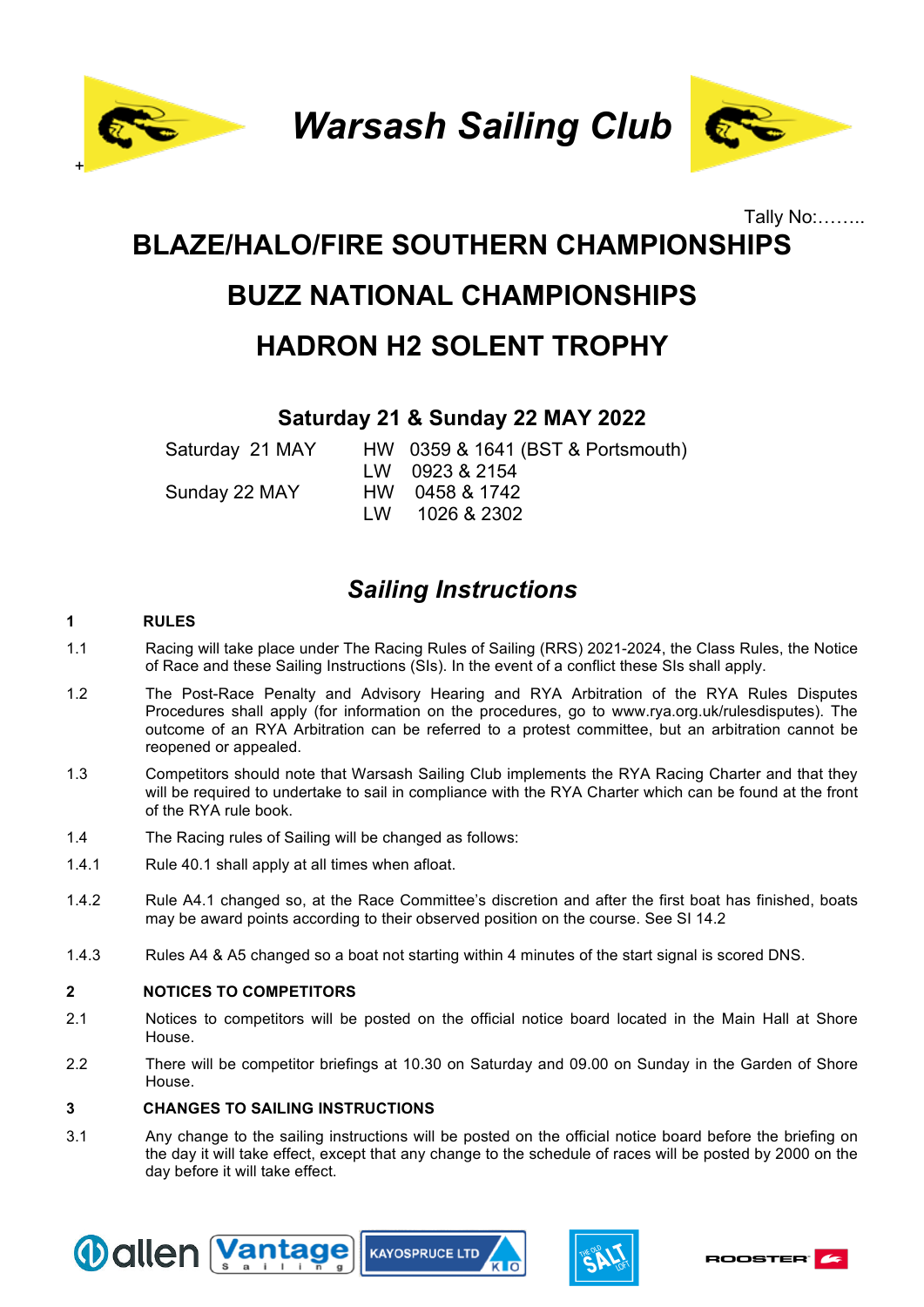#### **4 SIGNALS MADE ASHORE**

- 4.1 Signals made ashore will be displayed on the Shore House Flag Staff.
- 4.2 When Flag AP is displayed ashore, '1 minute' is replaced by 'not less that 60 minutes' in the race signal AP.

#### **5 SCHEDULE OF RACES**

- 5.1 The scheduled time of the warning signal for the first race on Saturday is 1225 and on Sunday is 1025. It is intended to sail 3 races each day.
- 5.2 At the discretion of the Race Committee up to 4 races per day may be sailed on any day in order to complete the series.
- 5.3 No start sequence will commence after 1500 on Sunday except following a general recall of that race.

#### **6 CLASS FLAGS**

6.1.1 The class flags will be:

| Blaze/Fire/Halo | Class Flag or Flag B    |
|-----------------|-------------------------|
| Hadron/H2       | Class Flag or Flag R    |
| Buzz            | Class Flag or Numeral 2 |

#### **RACING AREAS**

- 6.2 The Race Area will be between Coronation and Darling Buoys which is approximately 1.5 miles from the Club. Any change to the intended Race Area will be announced at the briefing.
- 6.3 Competitors will be escorted to and from the Race Area.

#### **7 THE COURSE**

- 7.1 The courses to be sailed will be a combination of windward/leeward legs, or trapezoids.
- 7.2 The diagram in Appendix A shows the courses, including the approximate angles between legs, the order in which marks are to be passed, and the side on which each mark will be passed.
- 7.3 No later than the warning signal, the course designation, number of laps and approximate bearing to the windward mark will be displayed from the Committee Boat.

#### **8 MARKS**

- 8.1 The marks are described in Appendix A.
- 8.2 The Race Committee may use marks of a different size/colour and the start and finish marks may both be in place at the same time.

#### **9 THE START**

- 9.1 Races will be started by using Rule 26 (5, 4, 1 Go).
- 9.2 The Starting Line will be between the staff displaying an orange flag on the Committee Boat and the port-end Start Mark.
- 9.3 When a limit mark is laid near the Committee Boat it is a starting mark that shall be left to starboard when starting. When using the "P" or 'I' preparatory flags, after the one minute signal, a boat passing between the limit mark and the committee boat may exonerate herself by rounding the Committee Boat and restarting correctly.
- 9.4 A boat starting later than 4 minutes after her starting signal will be scored Did Not Start. This changes RRS A4 & A5.





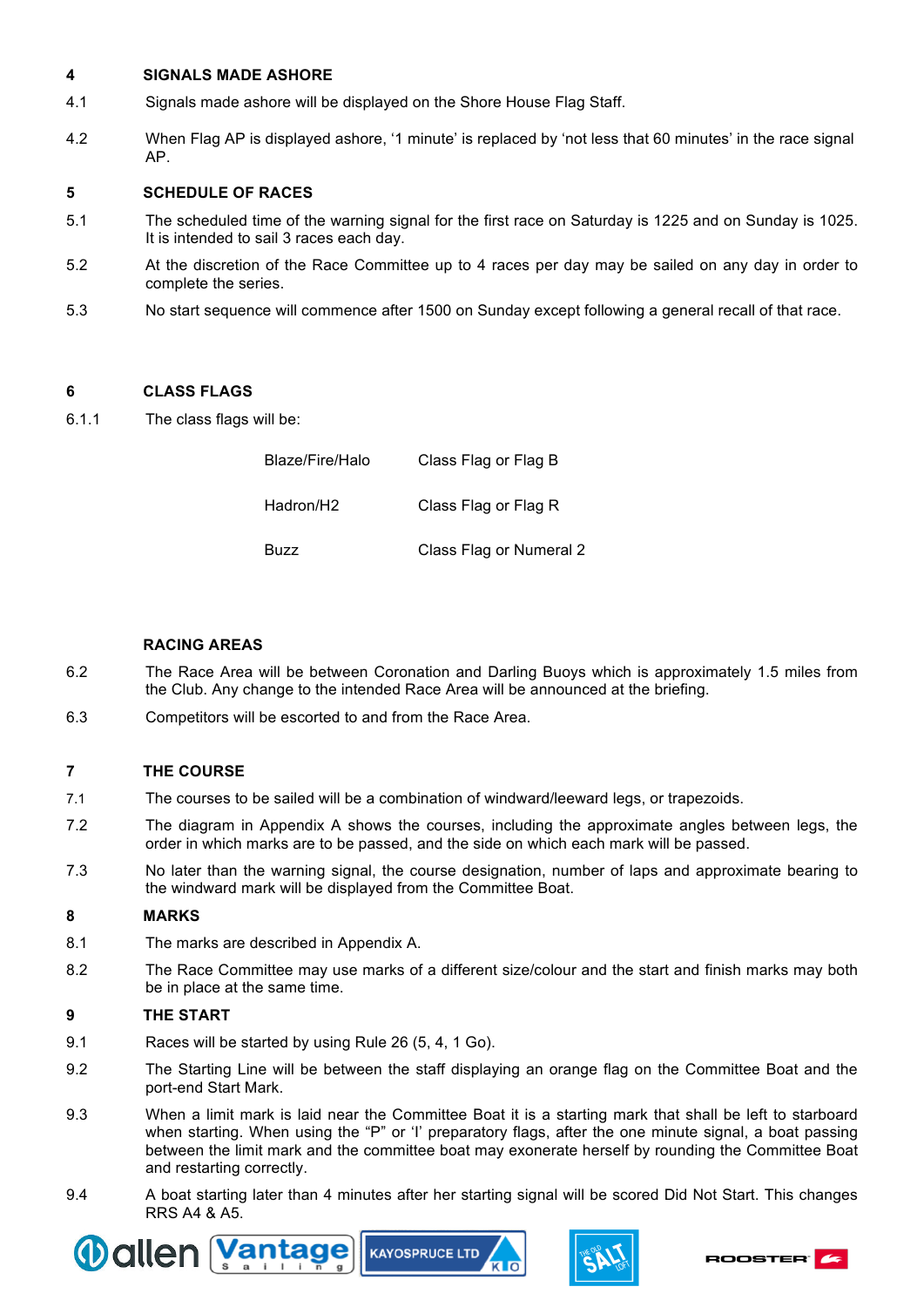9.5 Prior to their start boats shall keep clear of the start line, if not in the start sequence for their class.

#### **10 CHANGE OF THE NEXT LEG OF THE COURSE**

- 10.1 To change the next leg of the course, the Race Committee will move the original Mark (or the Finishing Line) to a new position.
- 10.2 Changes of length of the leg or of less than 10 degrees will not be signalled. This Changes RRS 33.
- 10.3 When Flag 'F' is displayed with repeated sound signals at Mark 4 or 5, boats shall round the mark and proceed directly to the Finish.

#### **11 THE FINISH**

11.1 The Finishing Line will be between the staff displaying a blue flag on the Committee boat and the finish mark.

#### **12 TIME LIMITS**

- 12.1 The intended duration of each race is 45 minutes.
- 12.2 To expedite the series, and at the Race Committee's discretion, boats failing to finish within 10 or more minutes of the first boat may be awarded points according to their observed position on the course. The display of Flag 'W' with 5 sound signals will indicate that this SI applies. This changes Rule A.4.1.

#### **13 COMMITTEE BOAT IDENTIFICATION**

13.1 The Committee Boat will be described in the briefing and will display a Warsash Committee Flag.

#### **14 PROTESTS AND REQUESTS FOR REDRESS**

- 14.1 A boat that intends to protest shall inform the Committee Boat immediately after finishing the race in which the incident occurred.
- 14.2 Protest forms are available at the Race Office. Protests shall be delivered there within the protest time limit.
- 14.3 The protest time limit is 30 minutes after the last boat returns ashore.
- 14.4 Notices will be posted within 30 minutes of the protest time limit to inform competitors of hearings in which they are parties or named as witnesses. Hearings will be held at the earliest opportunity.
- 14.5 The Exoneration Penalty shall be 30% of the entries for the series, rounded up to the next whole number, with a minimum of 4 places.

#### 15 **SCORING**

- 15.1 1 race is required to be completed to constitute a series. Discards will be applied as follows:
	- a) When fewer than 4 races have been completed, a competitor's series score will be the total of their race scores.
	- b) When 4 or more races have been completed, a competitor's score will be the total of their race scores excluding her worst score.

#### **16 SAFETY REGULATIONS**

- 16.1 Boats shall 'tally out' immediately before launching and 'tally in' immediately on returning ashore**.** Failure to comply with this SI will result in a 5-point penalty in the race closest to the infringement, other boats will not be rescored. A boat will not be scored worse that a disqualified boat because of this penalty. This changes RRS 63.1.
- 16.2 The Tally Board will be located adjacent to the Shore House Club House. Individual Tally Numbers will be issued at registration. The Tally board will close 15 minutes after the last boat returns ashore.
- 16.3 A boat that retires from a race shall notify the Race Committee as soon as possible and shall not leave the Race Area without the permission of the Race Committee.





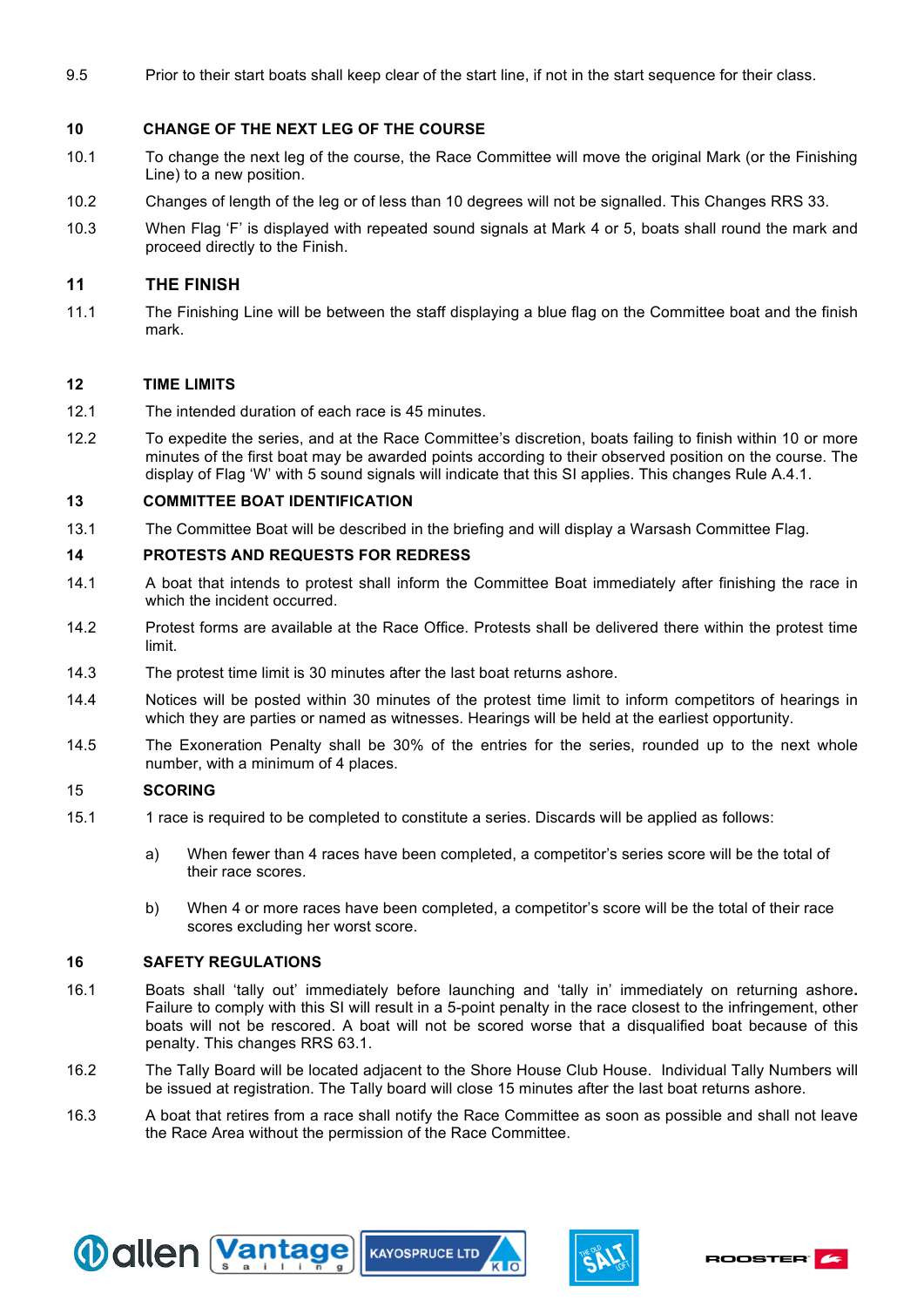#### **17 Replacement of Crew or Equipment**

**17.1** For the series of races comprising an event only the helms named on the entry form will be eligible.

#### **18 Distinguishing Numbers**

18.1 Under exceptional circumstances, the Race Committee may permit a boat to use sails carrying a distinguishing number other than that required by RRS 77 and RRS Appendix G. Such permission is only valid if sought in writing before proceeding afloat.

#### **19 Trash Disposal**

19.1 Boats shall not drop trash in the dinghy park or afloat RRS 47.

#### **20 EQUIPMENT AND MEASUREMENT CHECKS**

20.1 There will be no formal measurement but the Race Committee reserves the right to measure/inspect any boat or equipment at any time for compliance with the Class Rules. Checks may be made to ensure all boats comply with the requirement to carry the stipulated towline.

#### **21 SUPPORT BOATS AND INSTRUCTION**

- 21.1 Support Boats are only allowed with the prior approval of Warsash Sailing Club and drivers may be asked to show competence in driving such a boat of at least RYA PB2. Support Boats, if allowed, shall have VHF radio communication with Warsash Sailing Club and the Committee Boat and shall be identified at registration.
- 21.2 Unless agreed or instructed by the Race Committee, team leaders, coaches and other support personnel shall stay outside area where boats are racing from the time of a preparatory signal until all boats have finished or the Race Committee signals a postponement, general recall or abandonment.
- 21.3 All support boats are required to comply with RRS 37.

#### **22 RADIO COMMUNICATION**

22.1 A boat shall neither make radio transmissions while racing nor receive radio communications not available to all boats. This restriction also applies to mobile telephones.

#### **23 PRIZES**

23.1 The event prize giving will be held as soon as possible after racing on the final day. Prizes will be awarded depending on entry numbers. Other prizes may be awarded.

#### **24 Rights to use Name and Likeness**

24.1 By participating in this event, competitors automatically grant to the organising authority and the event sponsors the right, in perpetuity, to make use and show, at their discretion, any photography, audio and video recording, and other reproductions of them made at the venue or on the water from the time of their arrival at the venue, until their departure, without compensation.